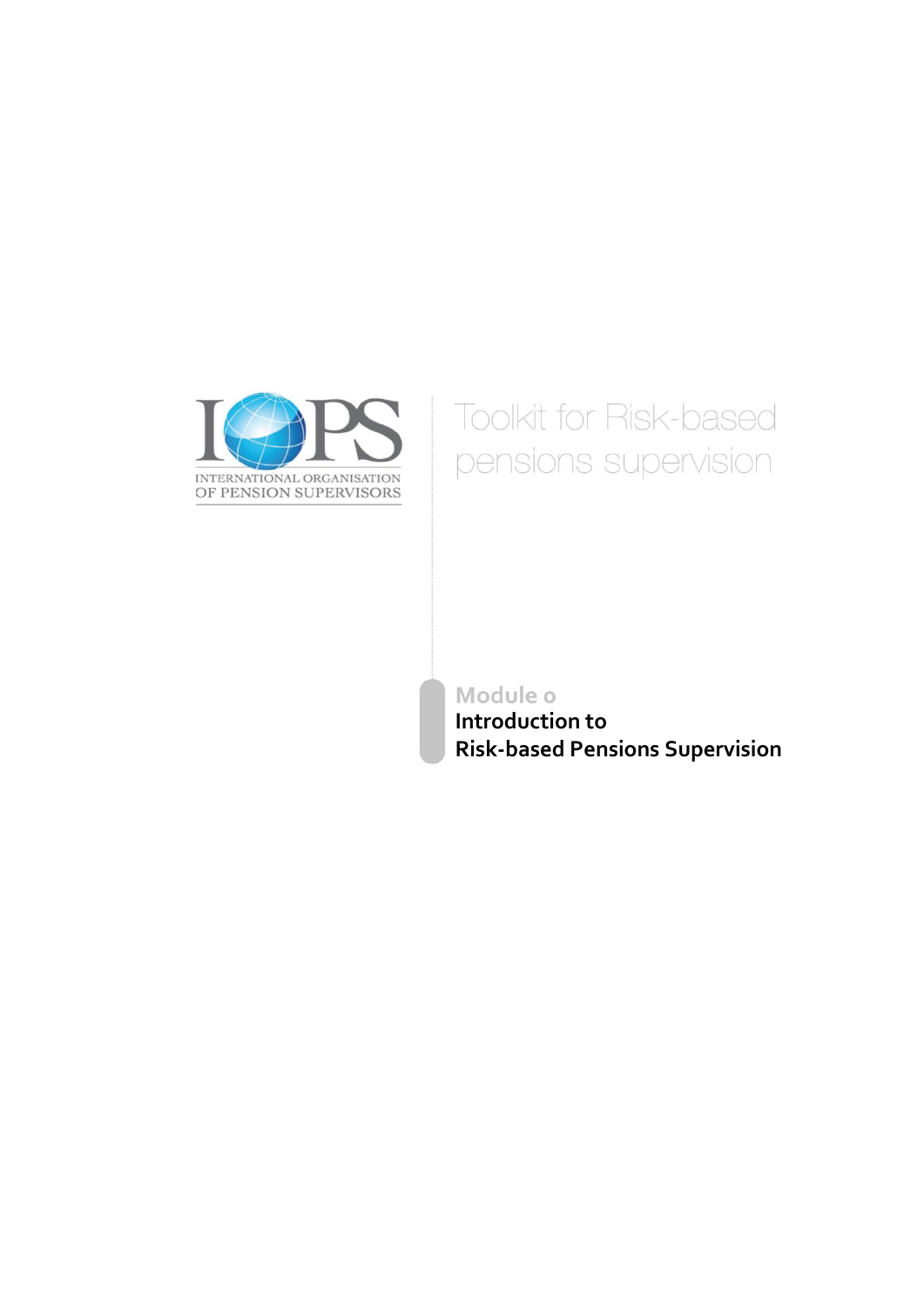Introductory note

Risk-based Pensions Supervision provides a structured approach focusing on identifying potential risks faced by pension funds and assessing the financial and operational factors in place to mitigate those risks. This process then allows the supervisory authority to direct its resources towards the issues and institutions which pose the greatest threat.

The IOPS Toolkit for Risk-based Pensions Supervisors provides a 5-module framework for pensions supervisors looking to apply a system of risk-based supervision. A web-based format allows: a flexible approach to providing updates and additions; users to download each module separately as required; and a portal offering users more detailed resources, case studies and guidance. The website is accessible at [www.iopsweb.org/rbstoolkit.](http://www.iopsweb.org/rbstoolkit)

This document contains the **Introduction to the IOPS Toolkit for Risk-based Supervision.**

This work is published on the responsibility of the International Organisation of Pension Supervisors (IOPS). This document and any map included herein are without prejudice to the status of or sovereignty over any territory, to the delimitation of international frontiers and boundaries and to the name of any territory, city or area.

IOPS freely authorises the use of this material for non-commercial purposes. Requests for commercial use or translation of this material should be submitted to daf.contact@oecd.org.

© IOPS 2012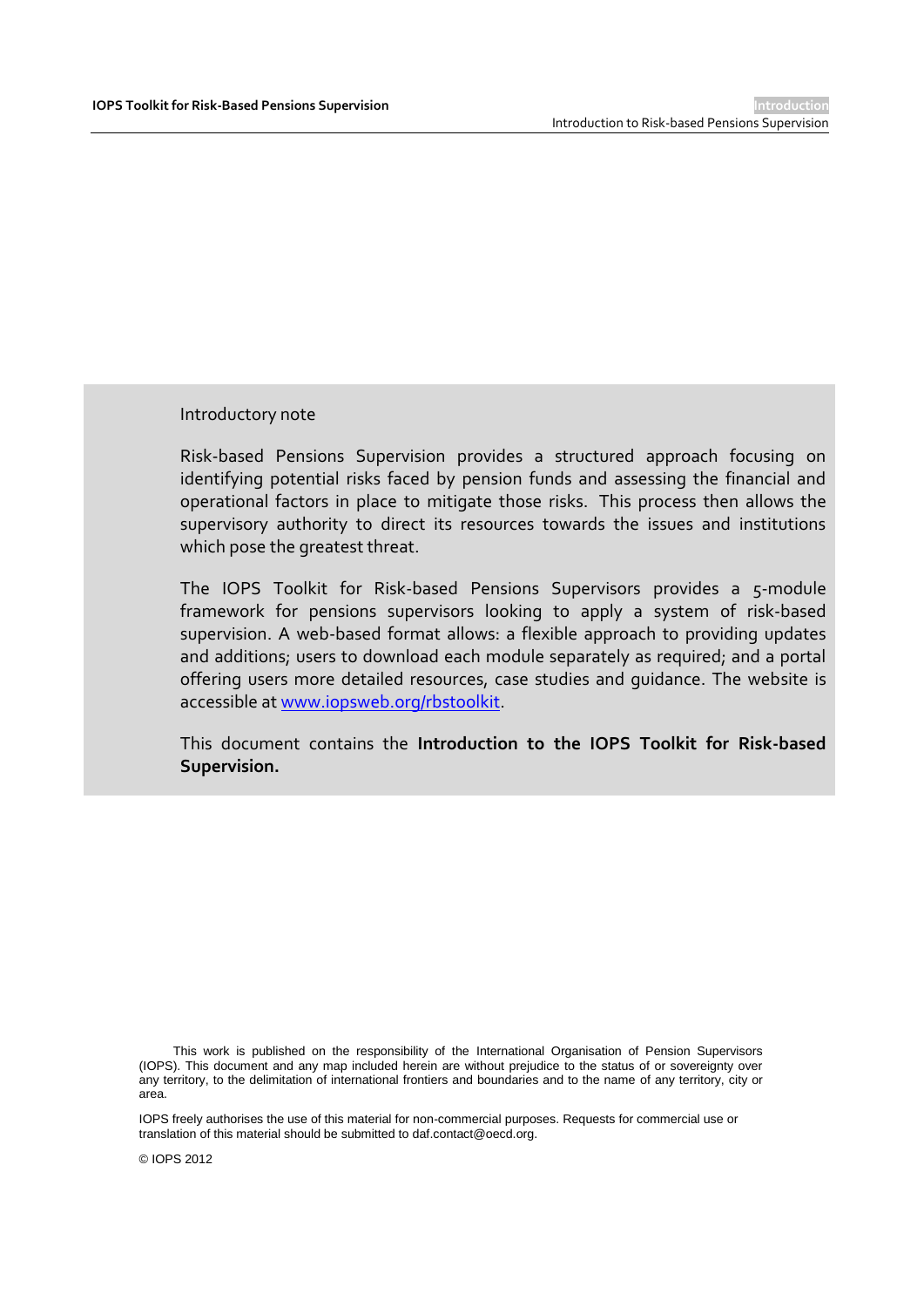## **TABLE OF CONTENTS**

| 4. The Challenges Posed by Risk-based Supervision and Lessons Learnt  14 |  |
|--------------------------------------------------------------------------|--|
|                                                                          |  |
|                                                                          |  |
|                                                                          |  |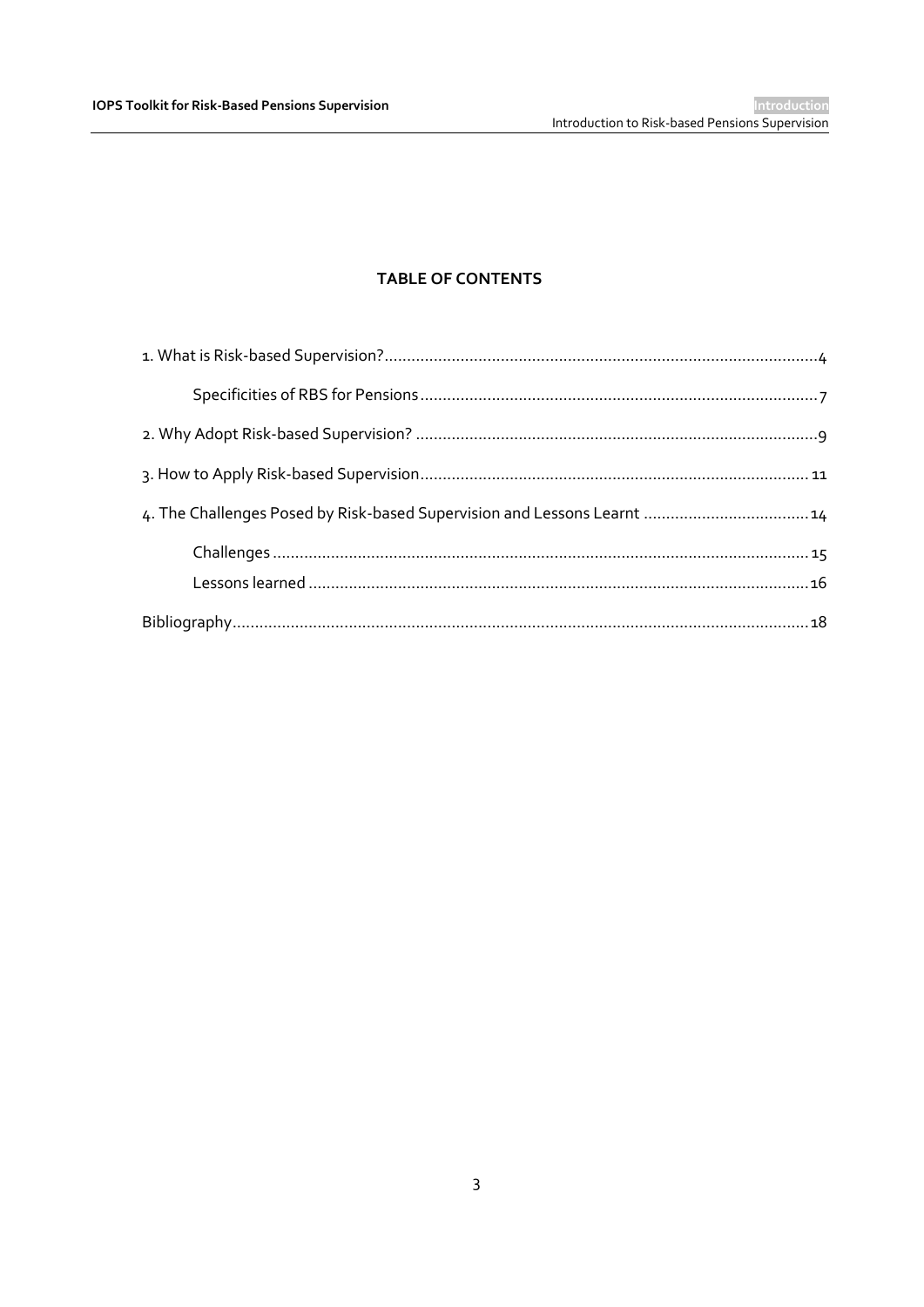## **1. What is Risk-based Supervision?**

 $\overline{a}$ 

As reflected in the IOPS by-laws, supervision mainly involves issues related to the organisation, structure and functions of the supervisory body, the development of proper supervisory techniques and the implementation of enforceable regulations by supervisory bodies.

*Risk-based supervision* (RBS) is a structured approach which focuses on the identification of potential risks faced by pension plans or funds<sup>1</sup> and the assessment of the financial and operational factors in place to manage and mitigate those risks. This process then allows the supervisory authority<sup>2</sup> to direct its resources towards the issues and institutions which pose the greatest threat.

Given their limited resources, all supervisory authorities have to focus their attention in some way. What RBS does is to make this process explicit rather than implicit, formal rather than ad hoc. Under RBS, supervisory resources and attention follow identified risks in a forward looking fashion – rather than, for example, concentrating on institutions which have broken certain rules, or by following up on complaints. The key to RBS is identifying where problems are going to occur in the future and not just looking at where they have happened in the past. Current compliance with regulatory requirements although necessary - might not be sufficient to provide evidence that risks are being kept at or below a satisfactory level. Hence RBS is not just about checking that entities are complying with rules, but seeing if the way in which they are doing so means that risks are being mitigated properly and will continue to be so in future (even under adverse circumstances).

 $^{\rm 1}$  According to the OECD's taxonomy (OECD 2005), a pension fund is a legally separated pool of assets forming an independent legal entity that is bought with the contributions to a pension plan for the exclusive purpose of financing pension plan benefits. The plan/fund members have a legal or beneficial right or some other contractual claim against the assets of the pension fund. Pension funds take the form of either a special purpose entity with legal capacity (such as a trust, foundation, or corporate entity) or a legally separated fund without legal capacity managed by a dedicated provider (pension fund management company) or other financial institution on behalf of the plan/fund members.

A pension plan is a legally binding contract having an explicit retirement objective (or – in order to satisfy taxrelated conditions or contract provisions – the benefits cannot be paid at all or without a significant penalty unless the beneficiary is older than a legally defined retirement age). This contract may be part of a broader employment contract, it may be set forth in the plan rules or documents, or it may be required by law. In addition to having an explicit retirement objective, pension plans may offer additional benefits, such as disability, sickness, and survivors' benefits.

In EU countries, this module may not apply to those pension funds and pension plans that fall outside the scope of the EU Directive 2003/41/EC of the European Parliament and of the Council of 3 June 2003 on the activities and supervision of institutions for occupational retirement provision, e.g. pensions funded via book reserves.

<sup>&</sup>lt;sup>2</sup> Pension supervisory authorities referred to in the IOPS Toolkit for Risk-based Supervision are defined as any entity responsible in whole or in part for the supervision of pension funds, plans, schemes or arrangements in a country, or the subdivision of a country, whether invested with its own personality or not.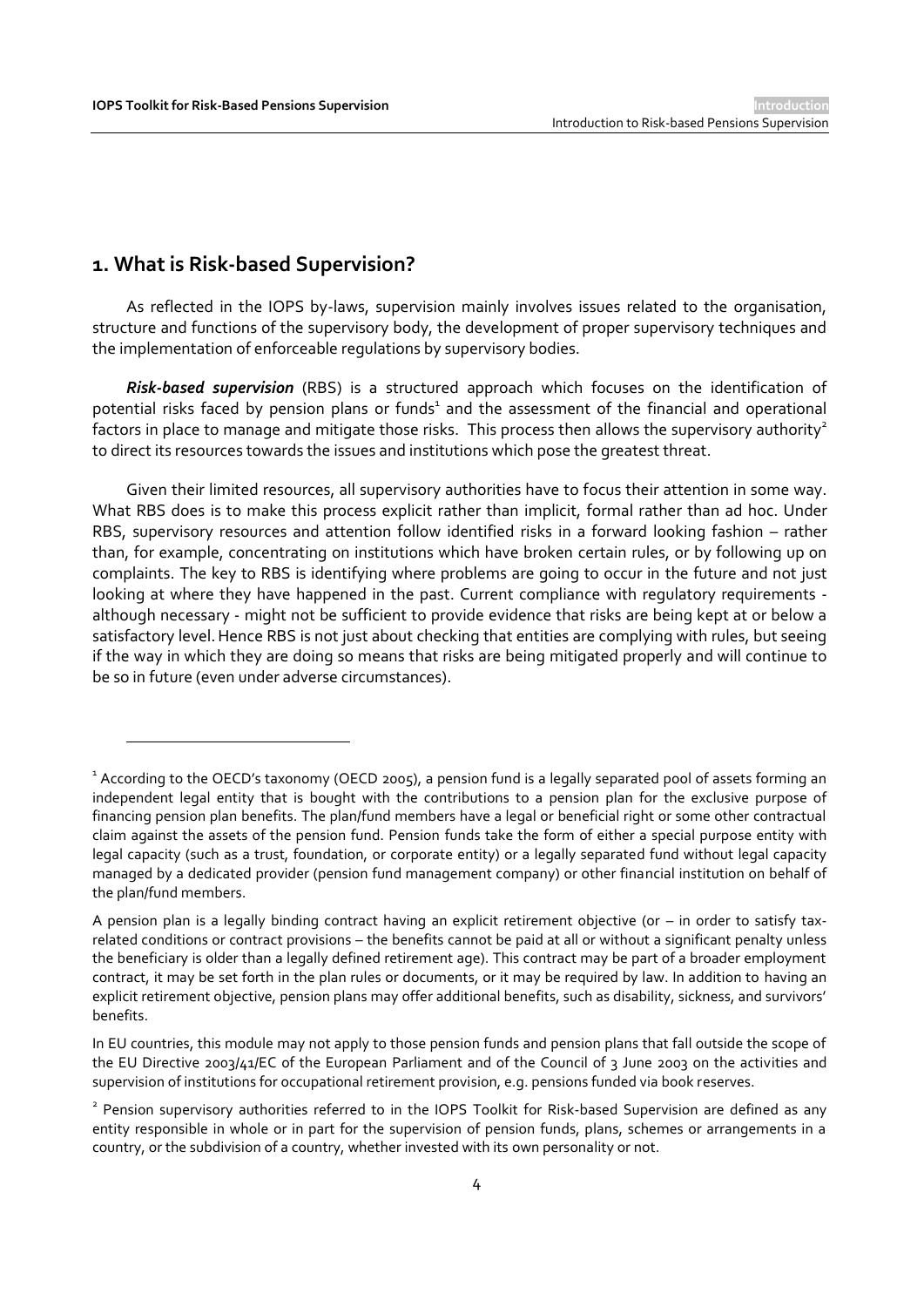$\overline{a}$ 

This means that supervisory resources will not be allocated evenly across all supervised entities, but will follow those identified as potentially posing the greatest threat to the goals which the supervisory authority is trying to achieve. A risk-based approach attempts to quickly determine which pension funds are in a satisfactory state, and which require more attention. Supervisory authorities then spend the minimal amount of effort on the plans that are determined to pose the least threat and to have little impact should problems occur, and concentrate on the funds needing more attention.

Though more challenging to implement, this has a number of advantages, for example:

- it maximises the use of scarce regulatory resources;
- it increases the probability that significant problems will be spotted in a timely fashion and remedied in the most effective manner; and
- it encourages pension funds to run their business well, so they receive minimum attention from the supervisory authorities.

RBS can be applied in many different ways, making it adaptable to different market situations (including for more developing pension systems) and supervisory philosophies. For example, RBS may involve detailed quantitative measures of risk, or more qualitative judgements about risk management. It may result in detailed risk-scores being produced for each entity which the supervisory authority oversees, or it can be used to analyse risks which are systemic to the pension system. It can help identify weak areas within a supervised entity or to establish which entities amongst thousands may pose the greatest threat.

However, certain elements can be identified which are common to all RBS systems. First, they require a determination by the supervisory authority of its objectives and identification of the risks to their achievement. Second, a risk-based approach involves an assessment of the hazard or adverse events, and the likelihood of these occurring. Third, supervisors assign scores and / or ranks to firms or activities on the basis of these assessments. Finally a risk-based approach provides a means of linking the organisation and application of supervisory, inspection and often enforcement resources to the risk scores assigned to individual entities or system-wide issues.

Moving towards RBS is often accompanied by the deregulation of strict rules and a move towards a more 'prudential' approach to regulation, applying more high level principles.<sup>3</sup> Yet RBS can be applied whether a rules-based or a principles-based form of regulation is in place. There is no one, perfectly deregulated model which all countries should be striving towards. Some systems (*e.g.* mandatory systems) requiring greater levels of protection are likely to apply more comprehensive rules than others.

<sup>3</sup> According to Smith (2007), principles-based regulation means: *"moving away from reliance on detailed, prescriptive rules and relying more on high level principles to set the standards by which regulated firms must conduct business."* 

Black (2008b) outlines how detailed rules need not be banished from a principles based system of regulation. Rather a 'tiered approach' should be adopted, with principles under-pinned by detailed rules in some areas, and detailed rules in turn requiring the support and coverage of principles. However, the paper also outlines that 'principles-based' regulation requires a certain level of 'responsibility, mutuality and trust' between the regulator and regulated community to work. See also (Smith 2007) (Hutter 2005).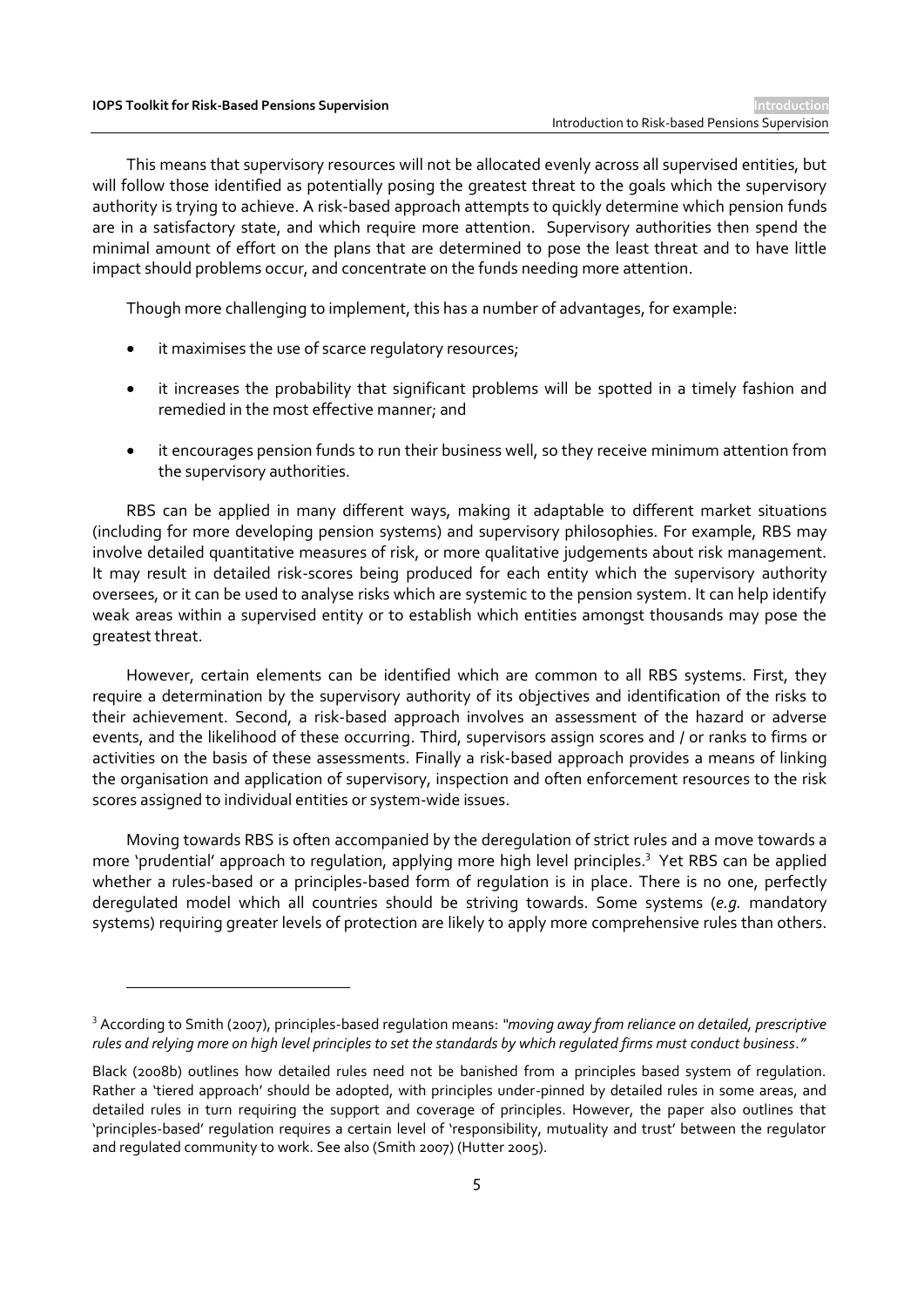<sup>4</sup> Whether risk is controlled via rules or via prudential regulations simply changes the nature and focus of the supervisory approach.<sup>5</sup>

Likewise, there is no need for an either / or choice between RBS and a more traditional or rulesbased supervisory approach (*i.e.* simply checking for compliance with regulations). RBS does not mean having no rules or compliance procedures in place. The move towards risk-based supervision can be seen as a movement along a continuum from one extreme of complete reliance on a rules-based system to one where the emphasis of supervision is a function or risk. Both methods can and should be blended according to the nature of the pension system which is being overseen. The key is to find the mix which is most appropriate according to the nature of the pension system, the capacity of the supervisory authority, and the level of development of the pension industry. The International Association of Insurance Supervisors (IAIS) has outlined the evolution to a risk-based approach to supervision as follows:



## **Figure 1: Range of Supervisory Approaches**

Source: IAIS ICP4 Supervisory Process, 2006.

<sup>&</sup>lt;sup>4</sup> Indeed reviews of the 2008/2009 financial crisis have stressed the importance of rules in backing up and supporting a risk-based approach. "*Supervisory discretion has to be constrained by a rules-based framework so that supervisors can blame the rules as they try to take the punchbowl away when the party gets going."* Taken from the report of the Warwick Commission, 'International Financial Regulation: In Praise of an Unlevel Playing Field.' http://www2.warwick.ac.uk/research/warwickcommission/

<sup>&</sup>lt;sup>5</sup> For example, when it comes to the oversight of investment risk, relying on the 'prudent person principle' necessitates a different approach from enforcing quantified limits – with a focus on the investment processes and risk management systems of the pension funds themselves, rather than checking for breaches of the limits. Where quantitative investment limits are applied, compliance with these regulations will be built into the overall risk analysis. Alternatively, where risk-based measures (such as VaR) are used by the supervisory authority to control investment risk, the results of these stress tests are the backbone of the risk-based approach.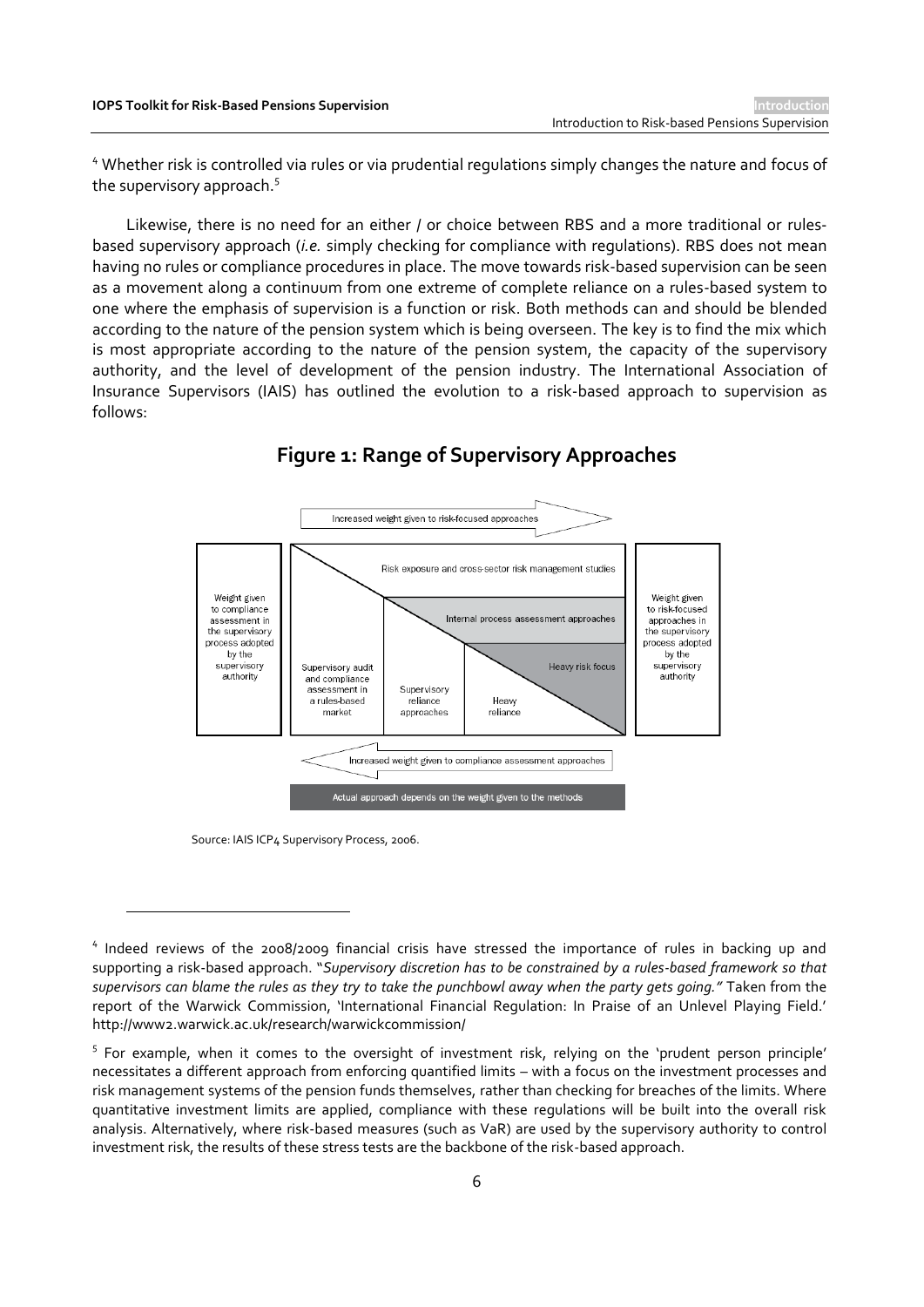Consequently, a fully developed system of RBS does not have to be introduced in one step – rather there can be a gradual move from a 'rules' to a risk-based approach, which can take several years. For example, in general, in the early stage of pension market development, the supervisory authority may be more likely to rely on comprehensive rules with which entities comply – and consequently much of its supervisory attention will be focused on ensuring that the rules are applied. As the market grows and the level of expertise within each pension fund and within the supervisory authority increases, more discretion may be built into the system, enabling pension funds to apply their judgment and experience in most areas. With more freedom of action and decision making comes more responsibility. Hence it follows that as the market develops, the authority can be less prescriptive - relying less on detailed regulation and more on principles-based regulation and guidance - and will look more to pension funds themselves for robust risk management, internal control and compliance monitoring procedures (though during the transition period, it is important for the authority to be vigilant for increases in the level of risk accepted by pension funds without proper risk management processes).

Whatever the challenges and level of development, IOPS members that have made the move to RBS stress that it is worthwhile. For a given level of resources, a well-applied system of RBS will always be more efficient and manage risk better than a more traditional, rules-based approach. The message from IOPS members is that RBS should be rolled out gradually – with the amount of preparation required by the supervisory authority and by industry determining the balance between a risk and rules based approach.

#### *Specificities of RBS for Pensions*

RBS developed in the banking and insurance sectors - under the Basel II and Solvency II frameworks of the Basel Committee on Banking Supervision (BCBS) and the European Commission<sup>6</sup> -responding to the need to supervise increasingly complex financial markets efficiently and effectively, and following developments within financial institutions own risk-management frameworks.

The RBS processes for these sectors were set up under a 'three pillar' framework:

- *Pillar 1:* Quantitative Requirements (*i.e.* risk-based solvency rules);
- *Pillar 2*: Supervisory Response Process (focusing on the risk-management of the supervised entities);
- *Pillar 3:* Market Discipline (involving enhanced disclosure and transparency).

The move towards RBS in the pension sector has been more recent than for other financial institutions, and the risk-based framework has had to be adapted. The World Bank's outline of RBS for pensions is as follows:

<sup>&</sup>lt;sup>6</sup>For details see <u>http://www.bis.org/publ/bcbsca.htm</u>. and

[http://ec.europa.eu/internal\\_market/insurance/solvency/background\\_en.htm#sol2](http://ec.europa.eu/internal_market/insurance/solvency/background_en.htm#sol2) It should be noted that Basel II was under revision at the time of writing.

The move to a greater focus on risk has since been adopted and promoted by other international financial sector supervisory organizations, including the International Organization of Securities Commissions (IOSCO), the International Association of Insurance Supervisors (IAIS) – see (IAIS 2006).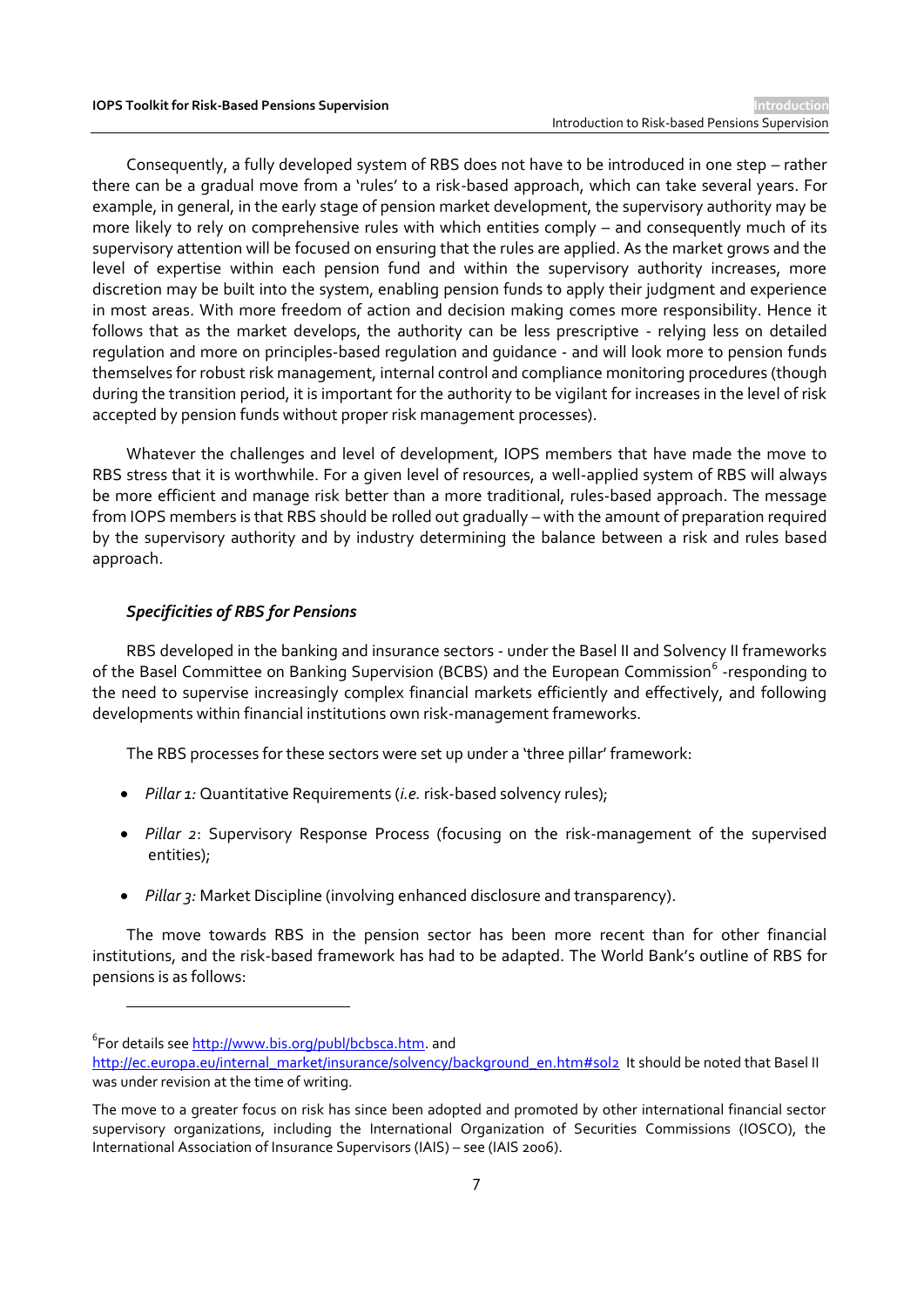### **Figure 2: Risk-management Architecture for Pensions**



Source: World Bank (See Brunner et al, 2008)

One difference between RBS of pensions vs. other financial sectors is that wider risk consideration may be required, given the range of players involved in pension provisioning - from sponsors to trustees to asset managers etc.<sup>7</sup> Outsourcing risk may be higher for pension funds as they (particularly smaller funds) may rely more on external service providers than other financial institutions in many countries. Risk-based supervision for pensions will have to focus on different issues from the rest of the financial sector if pension funds are non-profit organisations (*e.g.* ensuring that lay trustees and fiduciaries are capable of performing their role adequately).

Sheer volume can present problems too. Most bank and insurance supervisors aim to visit all supervised institutions, probably annually for the systemically important ones and/ or those that imply the greatest risks, on say a five year cycle for less risky ones. This is impossible for some pension supervisory authorities who have to oversee tens of thousands of pension funds, and instead sampling mechanisms will have to be used. Efficient handling of data submissions from such a number of entities is also a challenge for pension supervisors.

With regards to funding and solvency issues, different calculations may have to be considered regarding pension funds as capital support may come from a sponsor rather than from the pension fund itself (though the soundness of the plan sponsor can be a difficult issue for pension supervisory authorities to judge), or indeed, with defined contribution (DC) funds, capital support is not an issue where quarantees are not provided and individual fund members bear the risks themselves. In addition, whether (and if so how) to apply the same risk-based solvency requirements to pensions is a topic of much debate. Such considerations are less applicable to DC style pension funds than other financial

 $\overline{\phantom{a}}$ 

<sup>&</sup>lt;sup>7</sup><http://www.globalriskregulator.com/archive/April2005-20.html>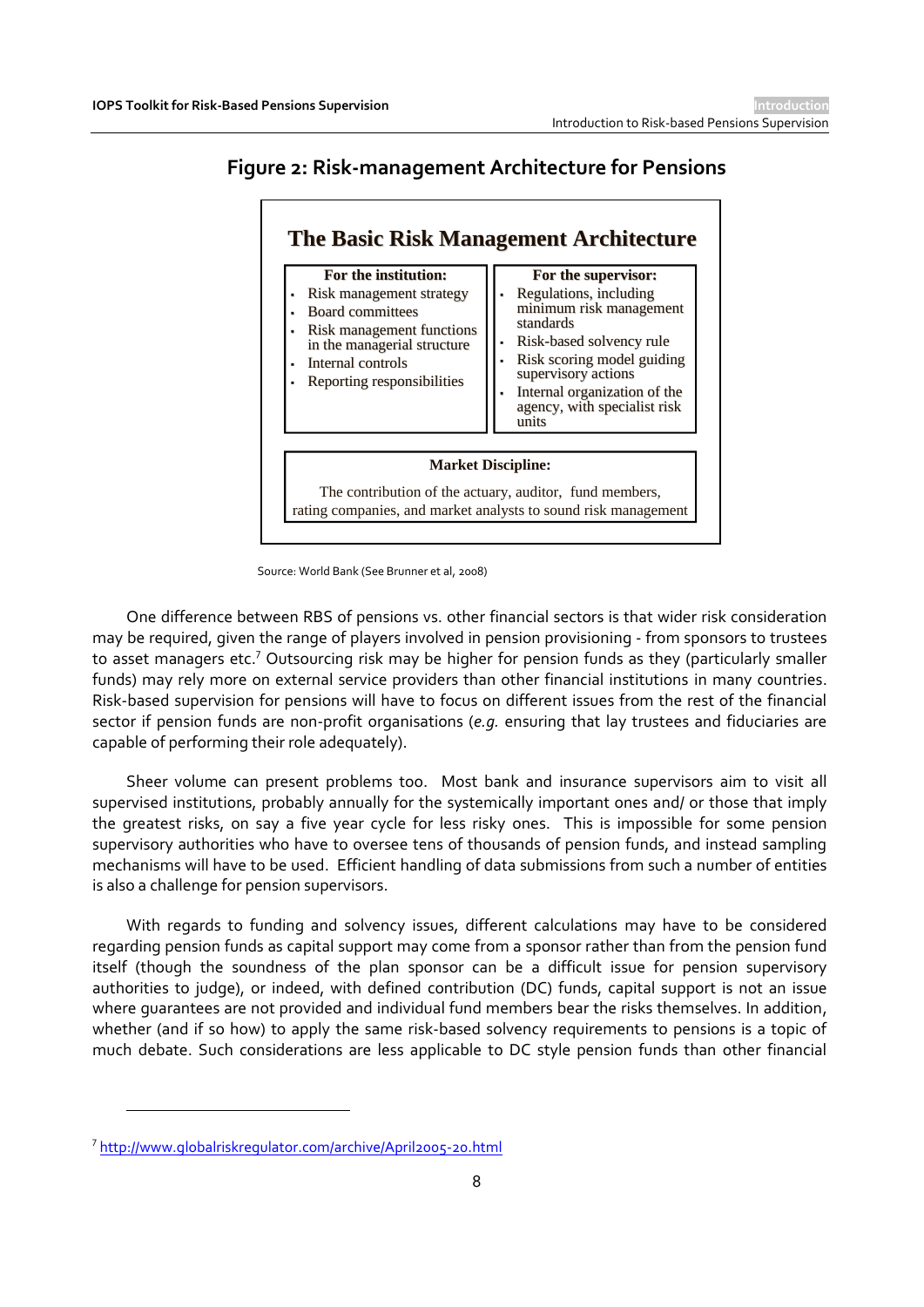institutions as they may not directly provide any financial guarantees (see Module 2 of the IOPS Toolkit for further discussion of these topics).

In some cases pension supervisors applying risk-based supervision have a different approach to overseeing market discipline and market risk than other financial authorities - often due to the mandatory nature of the pension system. Such systems may require extra levels of protection, given their mass membership (covering those with low incomes and low levels of financial understanding), and that they are often effectively or explicitly part of social security, which means that there is a large public policy (and media) impact if something goes wrong, along with an explicit and an implicit fiscal liability for the government. Market discipline may be considered to be insufficient on its own, and strong safeguards with intensive supervision are therefore required. By way of contrast, voluntary pension systems in more developed market economies rely more on the risk management of the pension funds themselves. Product design, such as portfolio choice and default options tend to be less regulated in voluntary systems. If the market is operating more openly, transparency issues, misselling problems, information provision and cost control will be major issues on the supervisor's radar.

Consequently, how to apply RBS differs not only between pensions and other financial sectors, but also between different types of pension system as well. There is great heterogeneity in pension systems between countries, and within pension systems there may be a significant variety of pension types, all which makes the application of RBS particularly challenging for pension supervisors.<sup>8</sup>

For example, risk-based supervisors will have a different focus whether overseeing defined benefit (DB) or defined contribution (DC) pension funds. Risk-based supervision for DB systems focuses on the sponsor and/or the solvency of the fund, assessing whether promised benefits will be met in future. With DC pensions, risks to individual plan members are key as they largely bear the risks of these funds directly themselves. This is further magnified by the limited capacity of individuals to understand and manage such risks, particularly where they are empowered to make choices themselves.<sup>9</sup> Such issues therefore need to be given more weight in risk-based frameworks which oversee DC funds. Supervisors will need to focus more on inadequate member disclosure and understanding, poor investment returns and higher costs and possibly the payout phase.<sup>10</sup>

#### **2. Why Adopt Risk-based Supervision?**

Before launching into a Toolkit outlining the "how" of RBS, it is useful in this introduction to reflect first on the question of "why". Implementing risk-based supervision comes with some potentially significant initial and ongoing costs in terms of supervisory resources. It means fundamental changes in the processes employed by the supervisor, the skills required of its staff, and the manner in which the supervisor interacts with both the financial institutions and other supervisors. Is all of this likely to be worthwhile in helping the supervisory authority to meet its mandate effectively and efficiently?

<sup>8</sup> A very comprehensive overview of occupational pension plans can be found in *'Complementary and Private Pensions throughout the World 2008'* (OECD/ISSA/IOPS 2008). Country profiles of IOPS members are available on the IOPS website www.iopsweb.org

<sup>&</sup>lt;sup>9</sup> See Impavido et al (2009).

<sup>&</sup>lt;sup>10</sup> The supervision of DC pension funds is covered in depth in IOPS Working Paper No. 12 (IOPS 2010a). See also Module 3.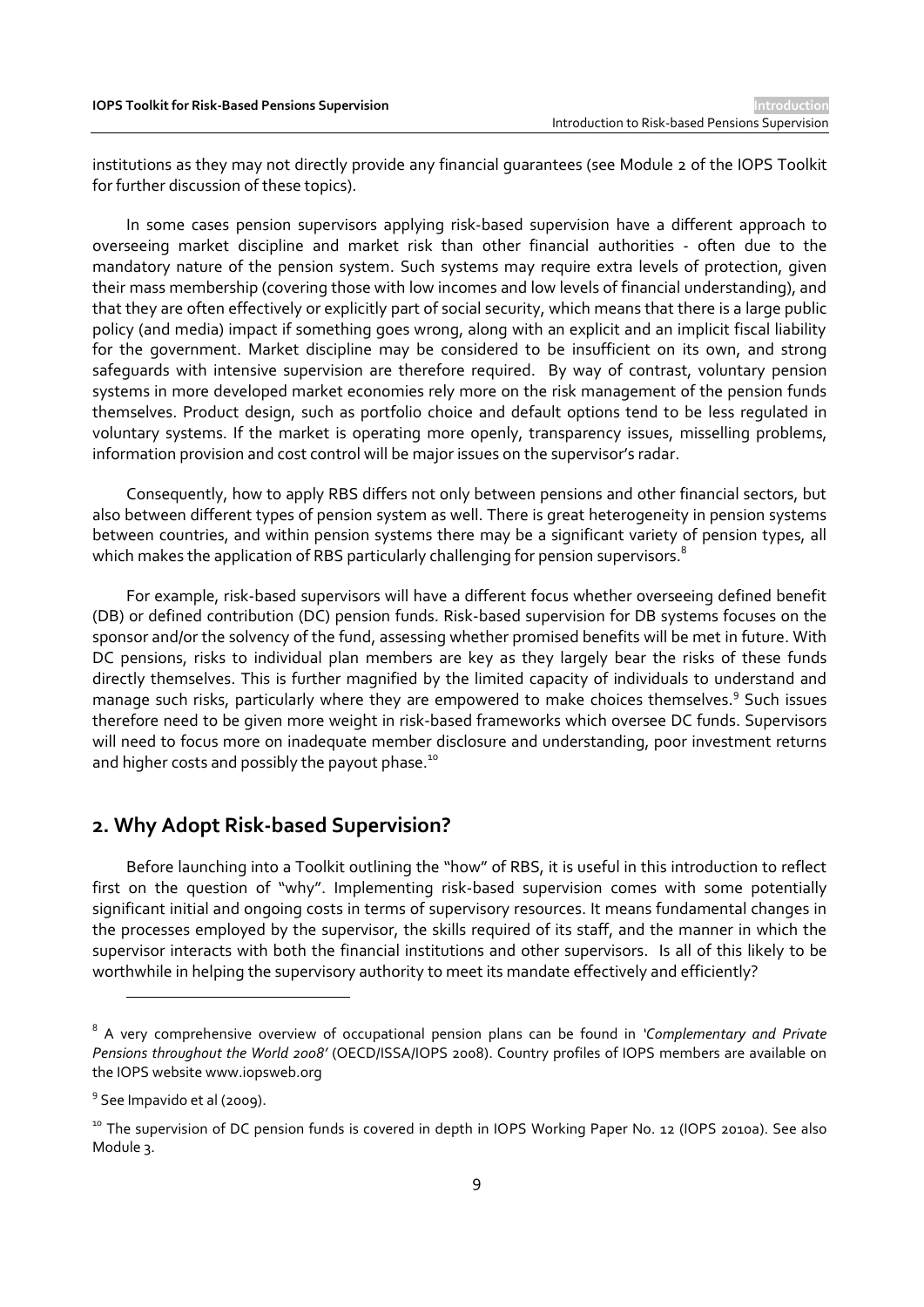Not only does a sound understanding of the motivation for adopting RBS outline the advantages of such an approach, but also helps a pension supervisory authority to shape its managerial and structural response, and ensures that the authority is fully aware of the challenges that lie ahead.

Common core motivations for adopting RBS include:

- To improve supervisory effectiveness by using scare resources more efficiently;
- To address internal organisational concerns (*e.g.* when establishing an integrated financial authority);
- To adapt to changes / developments in the overseen industry;
- To gain legitimacy following supervisory failure;
- To meet requirements imposed by legislation; and
- To adapt to the changing nature of financial risks themselves, as these become more complex and - with the growth of DC pension systems - are increasingly transferred to individuals.

The work of the World Bank (Brunner et al 2008) and IOPS (IOPS 2007) identify similar motivations for pension supervisory authorities which have moved towards a risk-based approach. For example, dealing with the underfunding of DB funds was a major driver for the adoption of RBS in the Netherlands (after contribution holidays following the equity boom of the 1990s led to deficits on the fall of equity markets around the Millennium). RBS was introduced in conjunction with more liberal investment regulation in the Denmark and Mexico, whilst the move by the Australian Prudential Regulation Authority (APRA) in Australia and BaFin in Germany was driven by the establishment of an integrated supervisory authority, whilst in the United Kingdom, RBS was introduced in 2005 following a government review of the previous pension supervisor authority (OPRA) which led to the creation of a new risk-based regulator (The Pensions Regulator – TPR). Furthermore, BaFin introduced RBS for Pensionsfonds and Pensionskassen in conjunction with the development and implementation of Solvency II for insurers and the strengthening of supervisory efficiency.

While each of these factors may play a role in practice, the second motivation shown in Table 1 – improving supervisory efficiency - must be the dominant motivation if RBS is to succeed. Supervised entities must see this as a "win-win" situation (especially if costs of supervision are charged back to them), not just the imposition of a further - and perhaps more complex - set of rules on the top of the current one, otherwise support from the pension industry will not be forthcoming. RBS offers supervisors the ability to target their resources toward the financial institutions and issues of greatest concern, reducing the net risk to individuals and the financial system as a whole. In turn, it also offers financial institutions the possibility of obtaining value-added feedback from their supervisor – directing them toward more effective management of significant risks. With the necessary legal powers and adequate time and resources, the implementation of risk-based supervision can be successful and this win-win proposition achieved.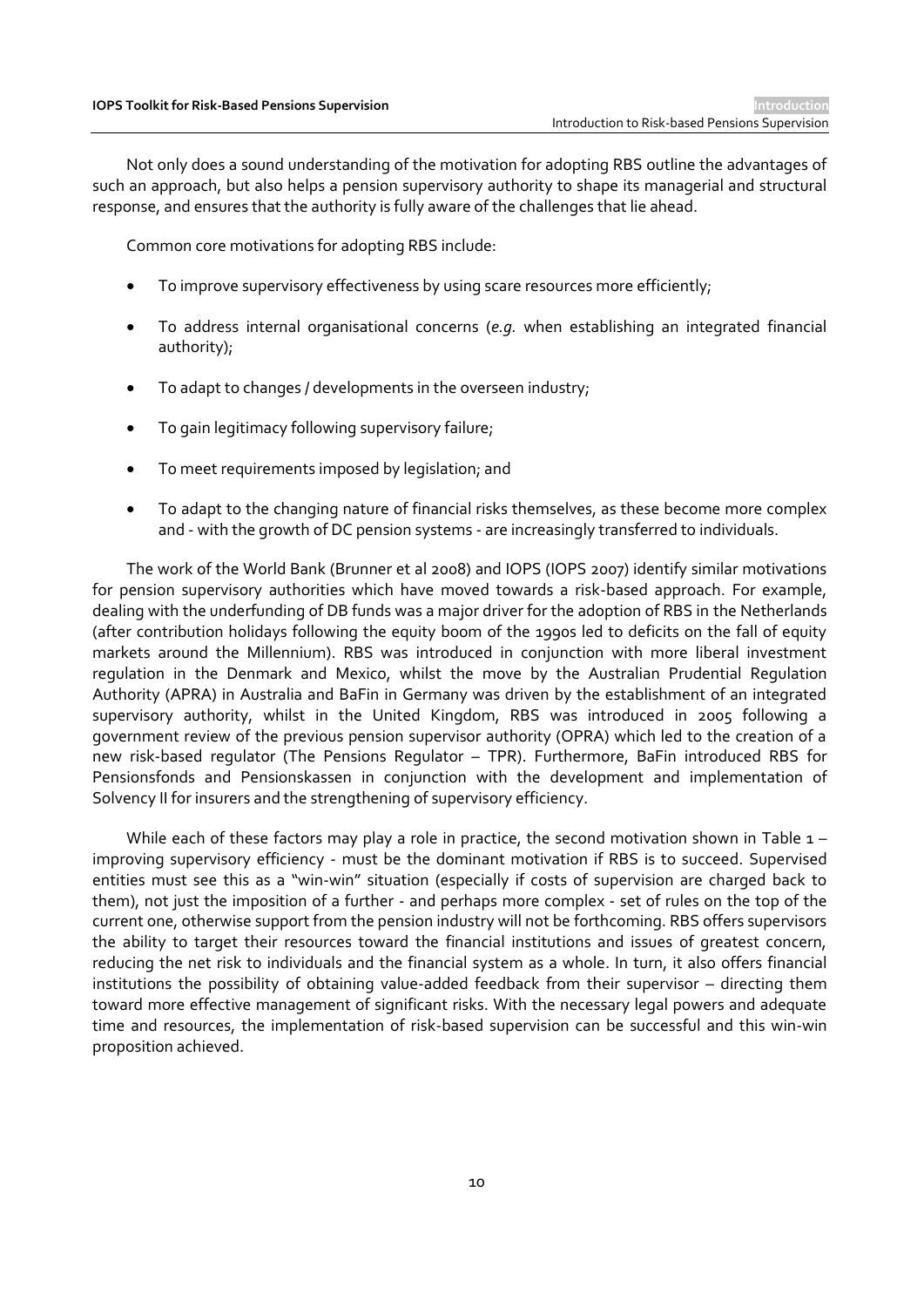| Table 1. Factors Motivating the Adoption of Risk-based Supervision |  |  |
|--------------------------------------------------------------------|--|--|
|                                                                    |  |  |

| <b>Supervisory Structure</b>                                                                  | <b>Supervisory Efficiency</b>                                                                                                                                            | <b>Market Developments</b>                                                                                | <b>Others</b>                                                                                                                                                       |
|-----------------------------------------------------------------------------------------------|--------------------------------------------------------------------------------------------------------------------------------------------------------------------------|-----------------------------------------------------------------------------------------------------------|---------------------------------------------------------------------------------------------------------------------------------------------------------------------|
| Change in the organization<br>of regulatory agencies                                          | Continuing attempts to<br>resolve the mismatch<br>between the large number<br>of funds and the limited<br>supply of supervisory<br>resources (both people<br>and powers) | A small number of failures<br>among funds                                                                 | Regulatory concern about<br>incomplete compliance<br>with conduct rules and<br>poor governance<br>practices, particularly<br>among small and medium-<br>sized funds |
| Move to integrated<br>authority                                                               | Resource efficiency                                                                                                                                                      | Reaction to market<br>corrections (and impact on<br>pension funds) around the<br>millennium               | Way to improve internal<br>risk-management and<br>governance of pension<br>funds themselves                                                                         |
| Application of risk-based<br>supervision to pensions as<br>well as other financial<br>sectors | Increase consistency of<br>supervisory action                                                                                                                            | Low return environment                                                                                    | Coming into line with<br>international best practice                                                                                                                |
|                                                                                               | Proactive approach -<br>dealing with problems<br>before they arise                                                                                                       | Avoid distortion of<br>competition by applying<br>equal rules for equal risks<br>across financial sectors |                                                                                                                                                                     |
|                                                                                               | Promote confidence in<br>pension and financial<br>system as a whole                                                                                                      |                                                                                                           |                                                                                                                                                                     |

Source: World Bank (See Brunner et al, 2008)

 $\overline{a}$ 

## **3. How to Apply Risk-based Supervision**

In terms of applying a risk-based supervision framework, the process can be broken down into the following steps:<sup>11</sup>

1) *Establishing the objectives of the pension supervisory authority and consequently its risk focus:* a risk-based approach requires the supervisory authority itself to be explicit about what types of risk it will focus its resources on and which areas and institutions to which it will allocate less priority. This will be shaped by the authority's budget and resources, its statutory objectives, the nature of the pension system (mandatory vs. voluntary etc.), and the risk appetite of the supervisory authority (which is influenced by political pressures etc.).

 $11$  This grouping of key design issues is not unique to pension fund supervision – it is common to all risk-based supervisory frameworks.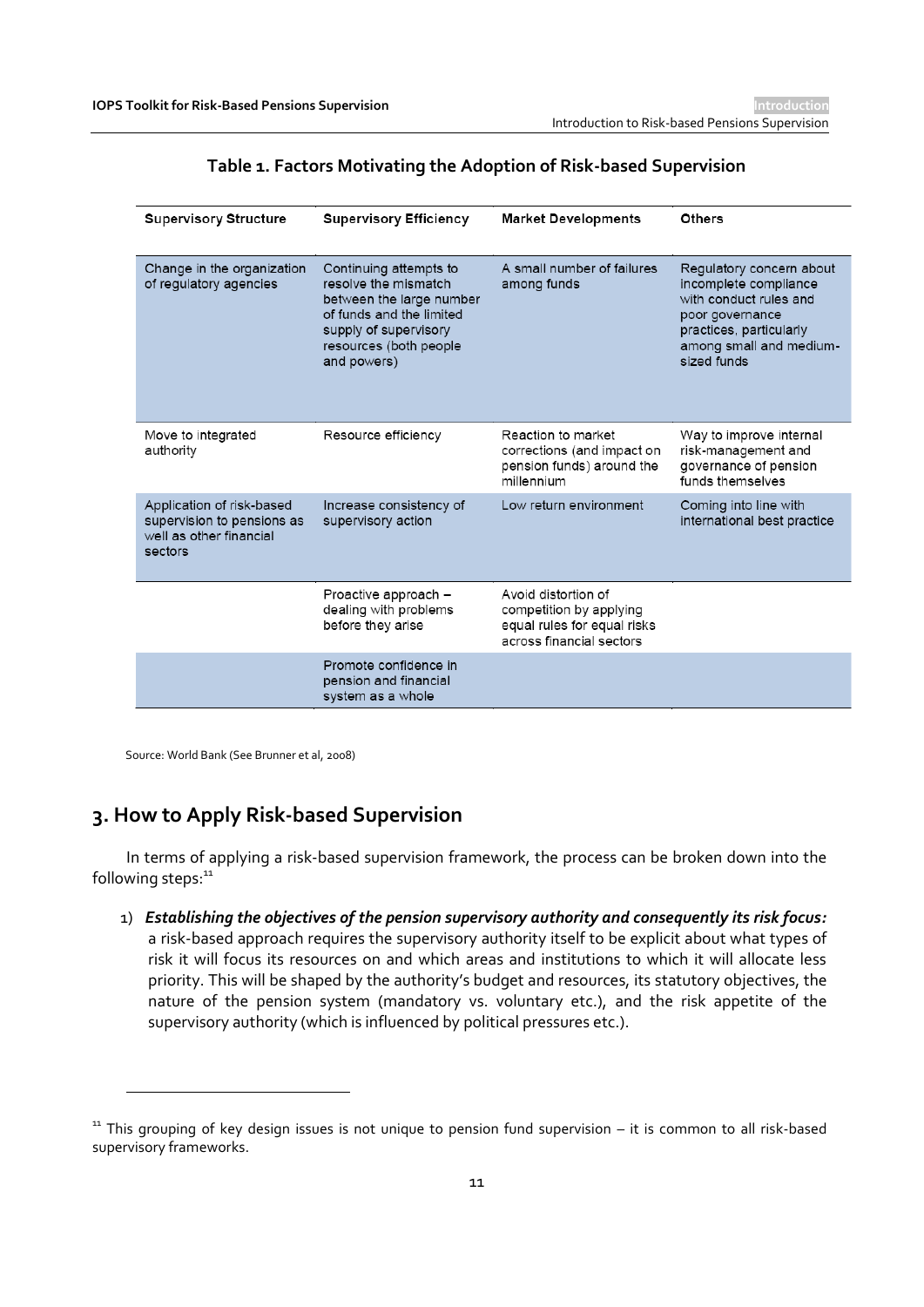$\overline{a}$ 

- 2) *Identifying the risks faced by individual funds and the pension industry that bear on the pension supervisory authority's objectives:* the supervisory authority then has to identify what risks could lead to a failure of its objectives and how these risks are correlated. These are usually formulated in standard categories such as investment risk; credit risk; liquidity risk; operational risk; IT risk; strategic and legal risk; reputational risk etc.<sup>12</sup> Systemic risks impacting the pension sector as a whole will also be considered. The supervisory authority then needs to articulate the different indicators (both quantitative and qualitative) it will use to identify and measure these risks. The authority will also consider how well these risks are managed - *i.e.* the risk mitigants in place - as risk is usually considered on a *net* rather than a *gross* basis.
- 3) *Establishing a methodology for mapping and weighting risks faced to the authority's objectives:* this involves weighting the different risks according to their importance, establishing the probability of an adverse event and its likely impact. Quantitative and qualitative assessments will form part of the supervisor's judgement.
- 4) *Establishing a quality assurance process:* as a risk-based approach relies more heavily on subjective judgements by supervisory staff, a process of 'quality control' needs to be introduced, balancing central control and supervisory discretion to ensure consistency of approach.
- 5) *Establishing a methodology for allocating supervisory resources based on the risk assessments:* supervised entities are grouped into response categories within a matrix (for 'low'/'high' supervisory attention), based on how much risk they are thought to pose. The supervisor should also have an established policy for adapting and escalating its supervisory response. Guidance and education to help alleviate systemic risks will also be drawn up as required.





Source: IOPS Secretariat

<sup>&</sup>lt;sup>12</sup> In Module 3 of the IOPS Toolkit a list of possible risk factors to include in a risk assessment is provided and is designed as a check to help supervisors devising their models.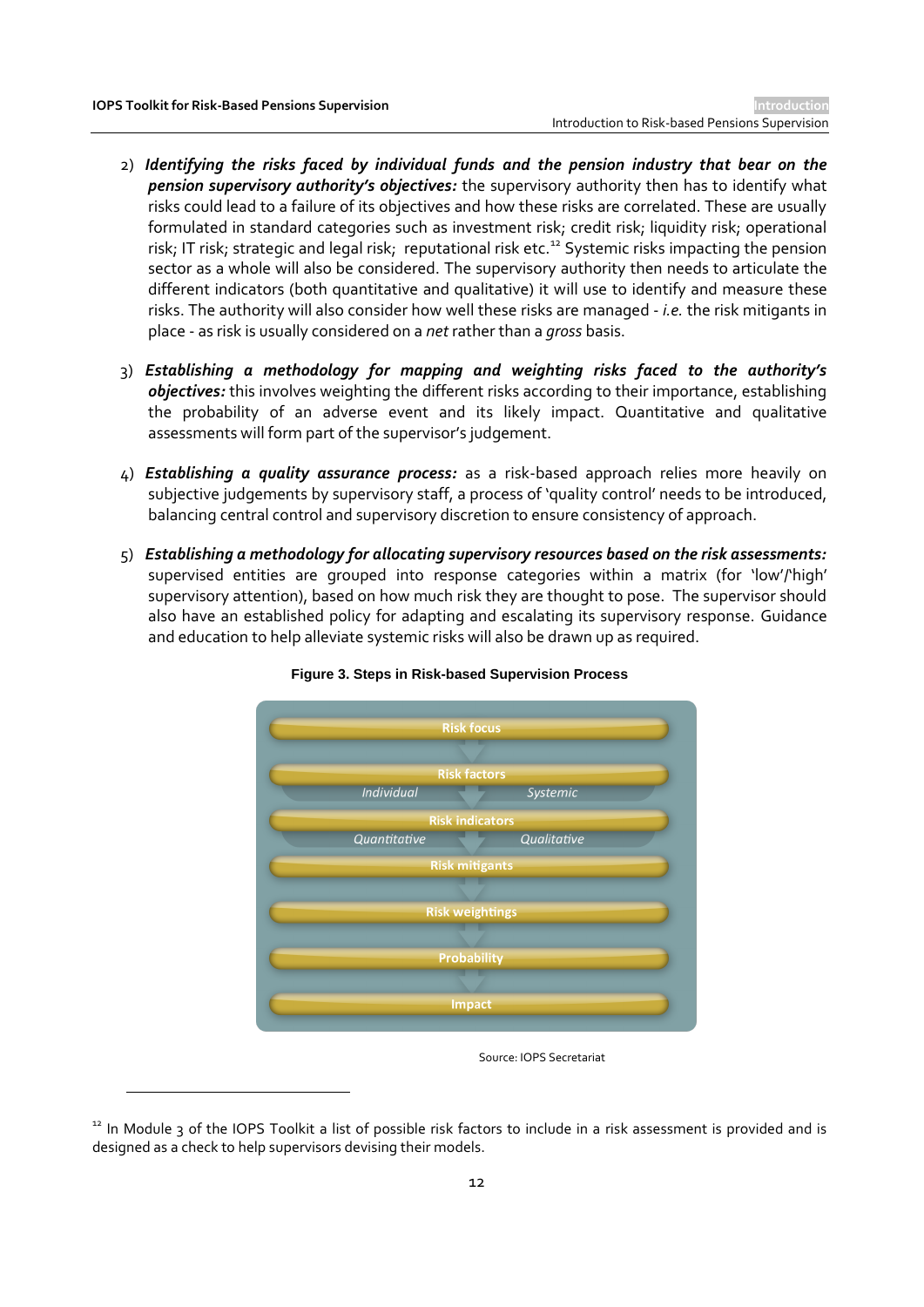

## **Figure 4. Decision Points in RBS Process**

Source: Toronto Centre - '*Implementing Risk-based Supervision: Leadership and Management Challenges'* - presentation given by Michael Hafeman, Regional Insurance Leadership Program, April 19-24, 2009, Johannesburg, South Africa

A more in-depth review of the steps and the many issues involved are developed in the later Modules of the IOPS Toolkit (steps 1-2 are covered in Module 3 '*Identifying Risks'*, whilst steps 3-4 are covered in Module 4 '*Risk Mitigation and Scoring'* and 5 is covered in Module 5 '*Supervisory Response'*).

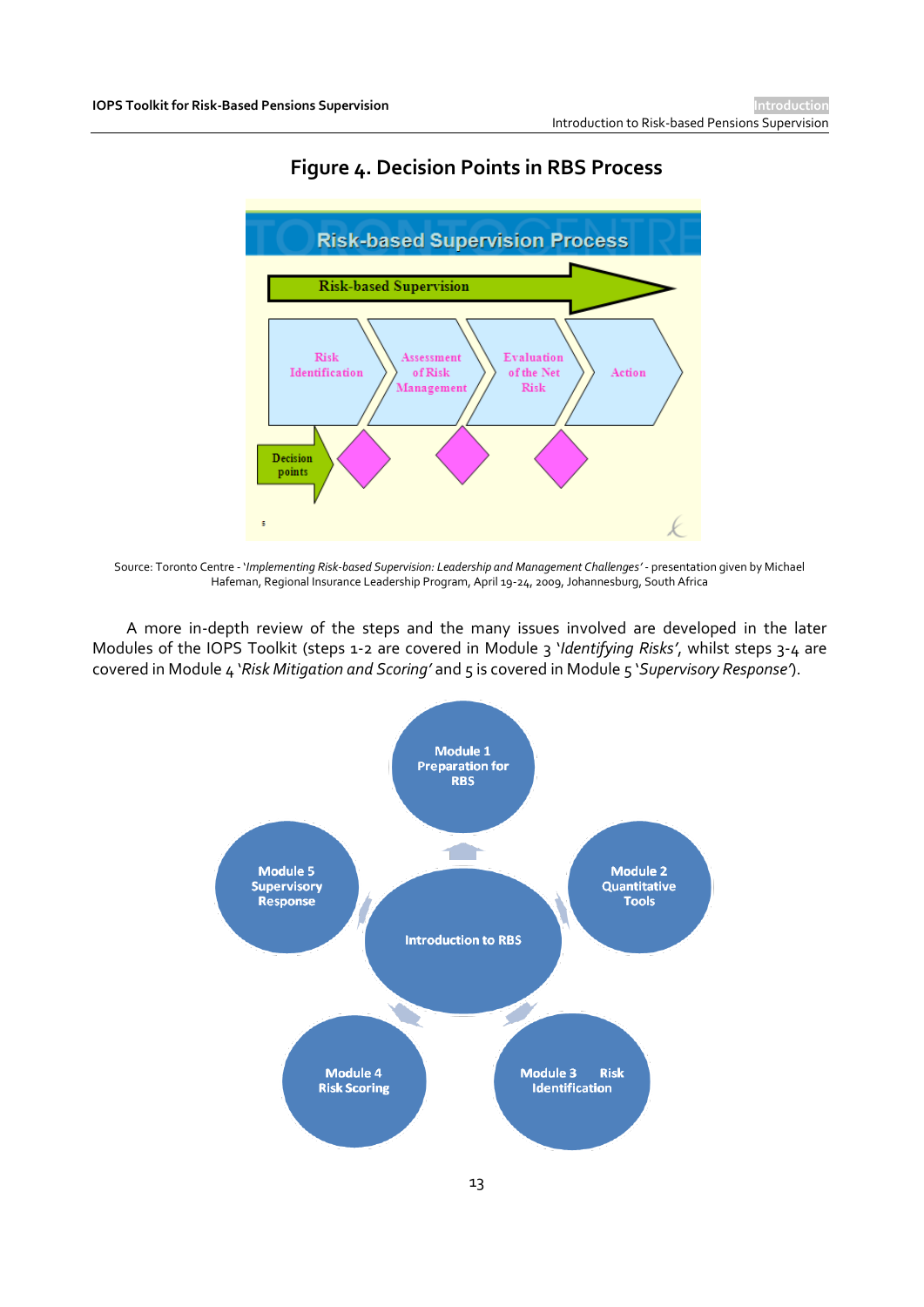

The headings of these steps alone should be sufficient to establish that there are many potentially different shapes that a RBS framework may take - depending on decisions about the way in which pension industry risks affect supervisory objectives, weighting methodologies, and so on. Even the identification of pension industry risks (covered in Module 3 of the IOPS Toolkit), which has a high level of commonality among authorities using a risk-based methodology, can vary. Each supervisory authority will have to develop a model which fits its own structure and resources, the type of pension system it is overseeing and the nature and level of development of the pension industry. The country case studies included in this Toolkit are designed to provide examples of how different IOPS members have adapted a risk-based approach to their own particular circumstances.

One misconception is that risk-based supervision is simply a model designed to come up with a 'risk score' for each entity which the supervisory authority oversees. However - as these steps hopefully show – risk-based supervision is a much broader approach and philosophy. Indeed it would be impossible for authorities overseeing thousands of pension funds to come up with an individual risk score for each institution. However, this does not stop them developing a broad risk-based framework for allocating their resources (for example see United Kingdom country case study).

#### **4. The Challenges Posed by Risk-based Supervision and Lessons Learnt**

Before embarking on this Toolkit and applying risk-based supervision to the new field of pensions, it is worth standing back and reflecting on what has been learnt from the experience of others – in nonfinancial, other financial and the pensions field. The Toolkit will try to take these lessons into account, and discuss them further in later sections.<sup>13</sup>

<sup>&</sup>lt;sup>13</sup> See also (Hutter 2005).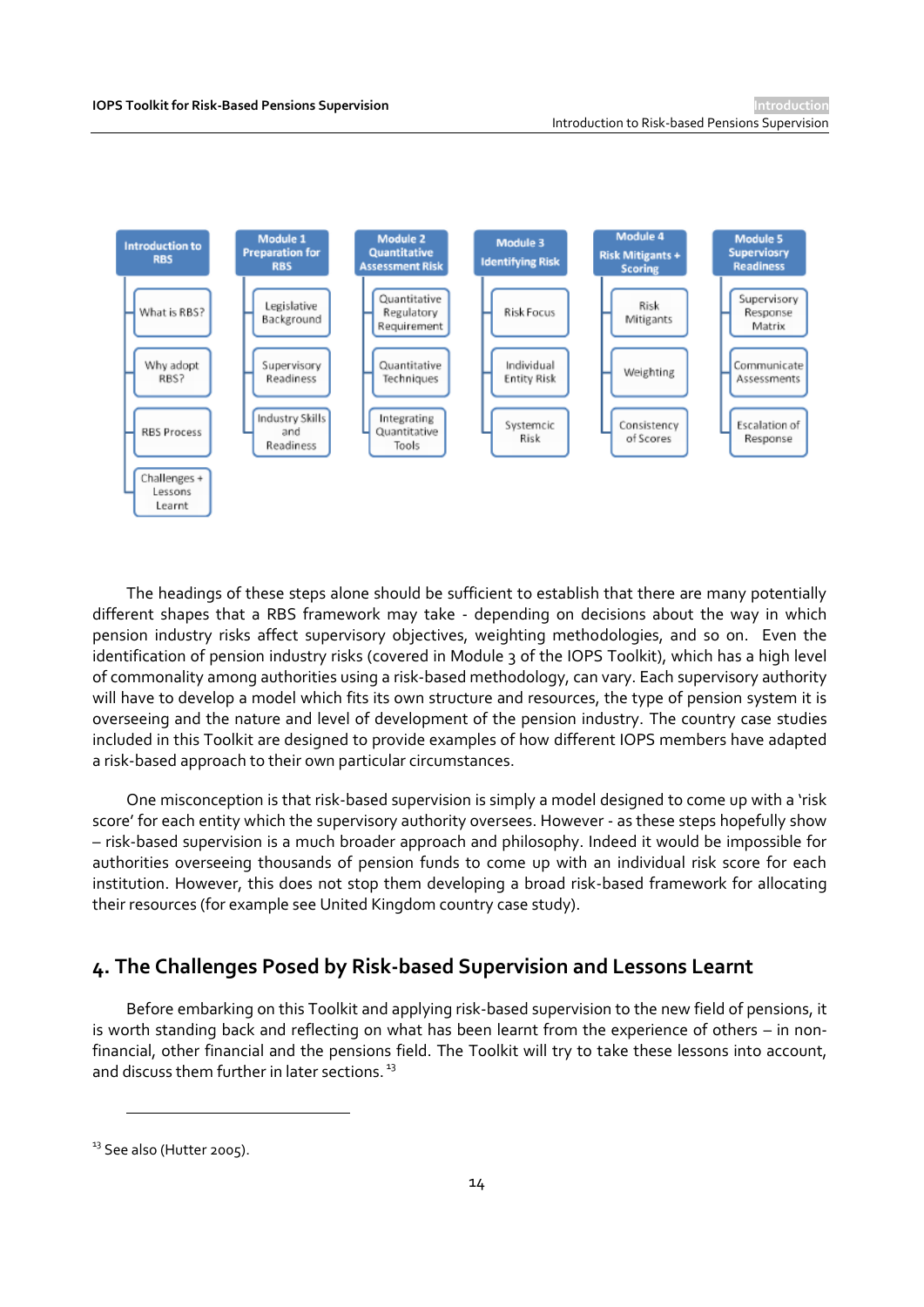#### *Challenges*

Experience from other financial sectors, and from IOPS members' own experience shows that – though worth doing - introducing RBS is not a simple process. An RBS approach requires different levels of skill and judgement than a rules-based approach, including sophisticated methodology (involving IT systems which may be expensive to introduce and complex to use).Consultants who have worked on introducing RBS for other financial sectors note that common pitfalls can include not preparing a supervisory strategy; not clearly defining specialist assistance needed; not comparing actual to planned resources; the frequency or depth of the review not reflecting the level of risk or significant activities of the entity overseen etc.<sup>14</sup>

Black's paper<sup>15</sup> also highlights some of the main challenges which are of key relevance for those seeking to introduce risk-based frameworks:

- *Combining simplicity with complexity* –the challenge of designing a system which is sufficiently complex to be able to capture and assess a wide range of risks at the firm specific and generic level and which can operate across a widely varying regulated population, and yet be simple enough to be understood used on a day to day basis by inspectors and supervisors.
- *Knowledge and data*  getting the right data (both for individual firms and identifying systemwide and external environment risks), and making better use of the knowledge the authority has is a critical challenge.
- **Ensuring that assessments of firms are forward looking how to go beyond only capturing the** risks apparent today to what might happen in future.
- *Going beyond the individual firm in assessing risk –* how to incorporate industry wide risk assessments into the firm-specific assessment, and how to compare risks across the whole of the supervisor's portfolio of overseen entities.
- *Structure and operation of internal risk governance processes* how to balance the need for organisational structures to ensure the accuracy and consistency of assessments with speed and responsiveness (*i.e.* how to balance central direction – ensuring consistency -with individual supervisors' flexibility and judgement).
- *Changing the culture to embed the risk-based approach across the whole organisation* it can take years for both senior management and individual supervisors to really incorporate a riskbased approach into the heart of their work.
- *Managing blame* this is important when a 'non-zero failure' policy is adopted, as problems will occur and the supervisor therefore have to have the confidence to apply a different approach to 'low risk areas'.

 $\overline{\phantom{a}}$ 

<sup>14</sup>Taken from '*Implementing Risk-based Supervision: Leadership and Management Challenges'* - presentation given by Michael Hafeman, Regional Insurance Leadership Program, April 19-24, 2009, Johannesburg, South Africa.

 $15$  Black (2008) Section  $\mu$  p.40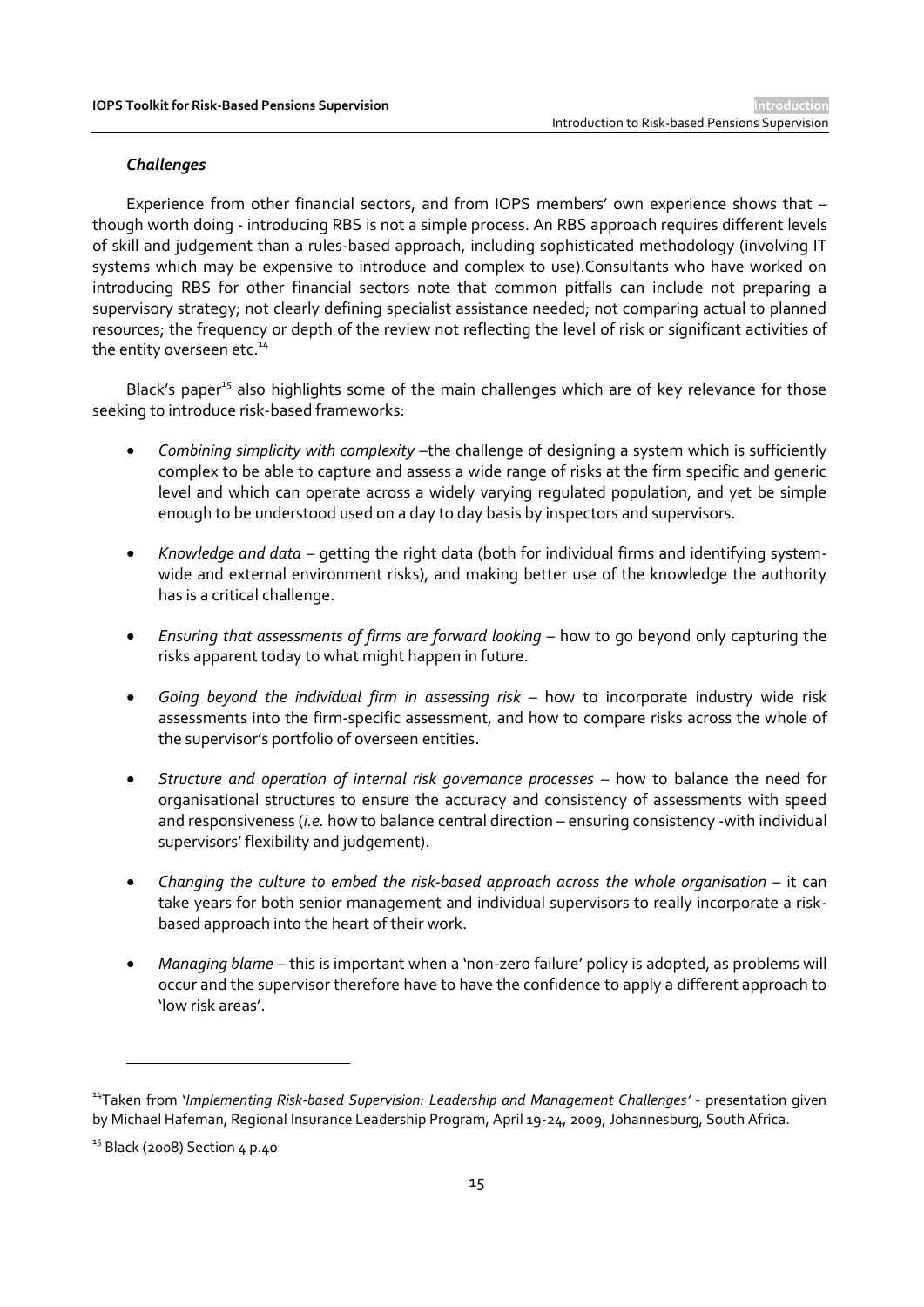*Making resources follow risks* –how to allocate between high risk firms, how lightly to supervise low risk ones, how to manage the gap between planning and risk identification and how to manage politically important risks are all challenging issues which need consideration.

#### *Lessons learned*

The IOPS has attempted to draw lessons from those supervisory authorities which have already applied risk-based supervision to the pension sector. All felt that the process was worthwhile, but that if they could go back and start again they would do things differently. Suggestions, taken from the IOPS Working Paper No.4 (IOPS 2007) and from Working Paper No. 9 (IOPS 2009),<sup>16</sup> to help pension supervisory authorities move towards a RBS approach whilst avoiding some of these pitfalls include:

- *Adaptation of Models:* consult widely and adapt RBS models from other supervisory authorities or sectors carefully, building in flexibility to allow for upgrades and testing on a pilot basis.
- *Application of Models*: extreme market moves can reveal weaknesses in the financial models used by pension funds and by regulators themselves, which often do not sufficiently consider 'tail risks.' Risk-based supervisors therefore need to be more aware of not only the strengths, but also the weaknesses of any models which they use, and to consider how the results of such models are built into their overall risk-analysis. As argued in Module 2, quantitative analysis alone can never replace sound supervisory judgement.
- *Data Collection:<sup>17</sup>* use existing data where possible, but make sure the authority has the power to collect additional information. Roll out data collection in stages (large funds first) and explain why it is being collected and to what use it will be put. Cut down the amount of unnecessary or low level data and try to collect more useable data rather than having funds file everything they've got. Some entities might welcome more standardised filing, especially electronically. Make sure that the scope and scale of the information collected is appropriate for the type of pension system being overseen.
- *Independence of Supervisory Body:* make sure that pension supervisory is not unduly swayed by external pressures and can therefore act with credibility and authority;
- *Reorganisation of the Supervisory Body:* do not underestimate the amount of change required; allow plenty of lead time and build in new structures gradually, allowing time to adapt, if possible rolling out RBS at the same time as other pension reforms.
- *Staff:* make sure training is provided (on an on-going basis) for *all* staff on the philosophy of RBS as well as the process. Rearrange internal staff, and use international expertise and experience from other sectors.
- *Industry:* explain RBS externally (via guidance notes, informal discussion, road shows etc.). Make sure that the supervisory process places sufficient attention on the risk-management

 $16$  See also (Impavido and Tower 2009), (World Bank 2009) and (Black 2008a Section 4 p40)

<sup>&</sup>lt;sup>17</sup> See IOPS Working Paper 13 (IOPS 2010b)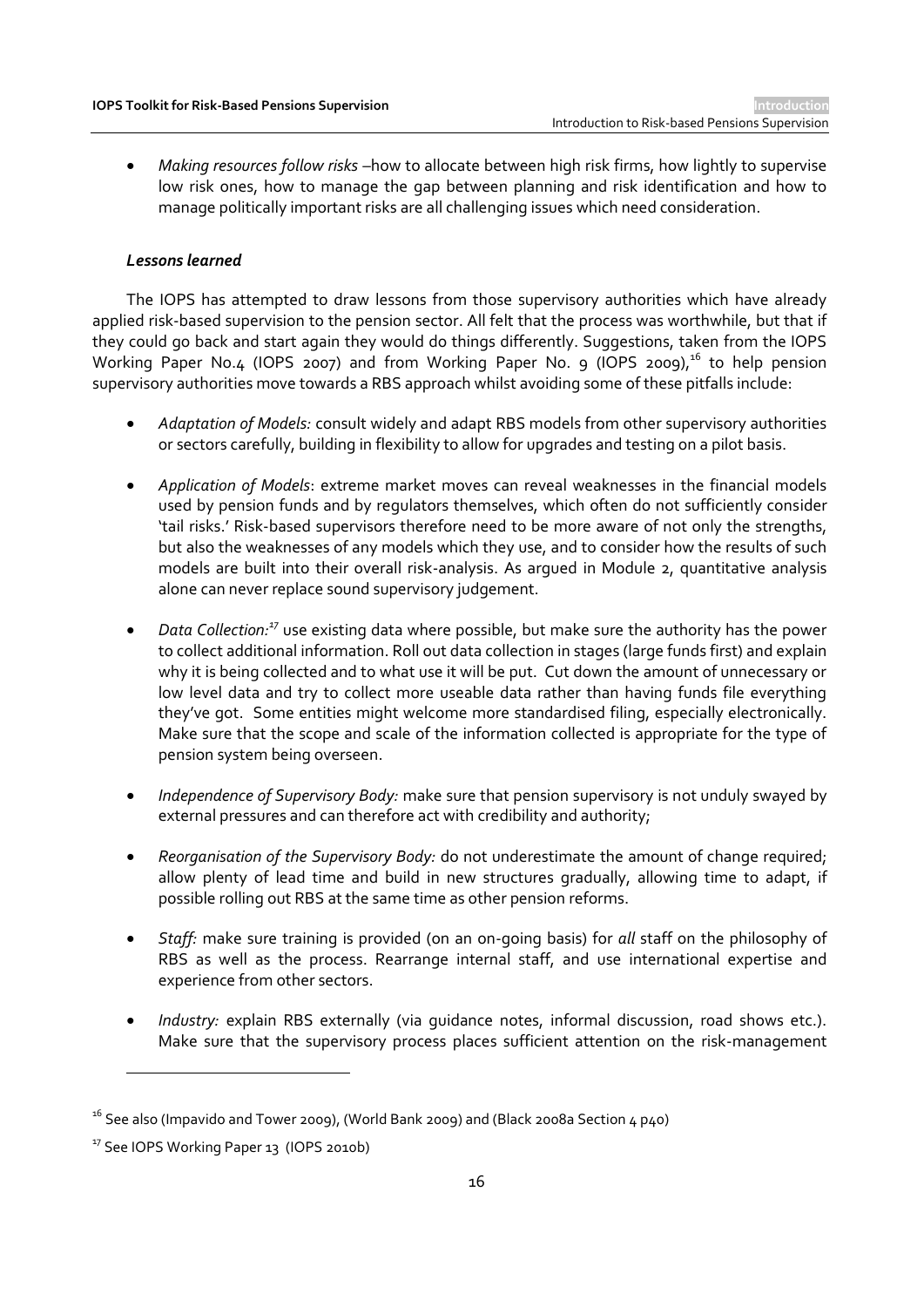$\overline{a}$ 

systems of the pension funds themselves (particularly those investing in alternative investments and using derivatives).

- *Powers:* make sure the authority has the necessary (flexible) powers before embarking on RBS.
- *Risk-based solvency*: risk-based supervisors needed to be flexible in their supervisory approach during high volatile periods to prevent the rigid application of quantitative rules making solvency situations worse and impacting on financial markets in turn. Counter-cyclical funding rules should be considered.
- *Systemic risk*: 'contagion channels' between financial sectors and between the financial sector and the real economy need to be monitored. Risk-based supervisors need to build such macroeconomic, systemic considerations into their overall analysis.<sup>18</sup> Systemic risks facing DC pensions also need to be given suitable consideration (including ensuring that the long-term nature of such savings is promoted when members are facing short-term losses and checking that ways to protect members close to retirement from such losses are in place). Supervisory authorities should try to use system-wide responses where possible (such as education and guidance).
- *Think in terms of achievability -*recognise that resources are likely to be inadequate to adopt an intensive inspection policy even for high risks so think in terms of where are those inspection resources likely to make the biggest difference, and explore alternative strategies to inspections for influencing behaviour – including education and guidance.
- *It is worth doing* risk-based supervision provides an explicit framework for organising the supervisory authority's assessments and responses. Risk-based frameworks can produce resource savings, help to set outcomes and provide a framework for analysing problems or new developments. They can also be used to help set objectives within firms by providing them with benchmarks, and can provide a common language for discussion with firms' senior management. Whatever the challenges and level of development, for a given level of resources, a well-applied system of RBS will always be more efficient and manage risk better than a more traditional, rules-based approach.

 $18$ See Module 3 of the IOPS Toolkit for further discussion. For a discussion of the impact of systemic risk on pension funds see (Besar et al 2009).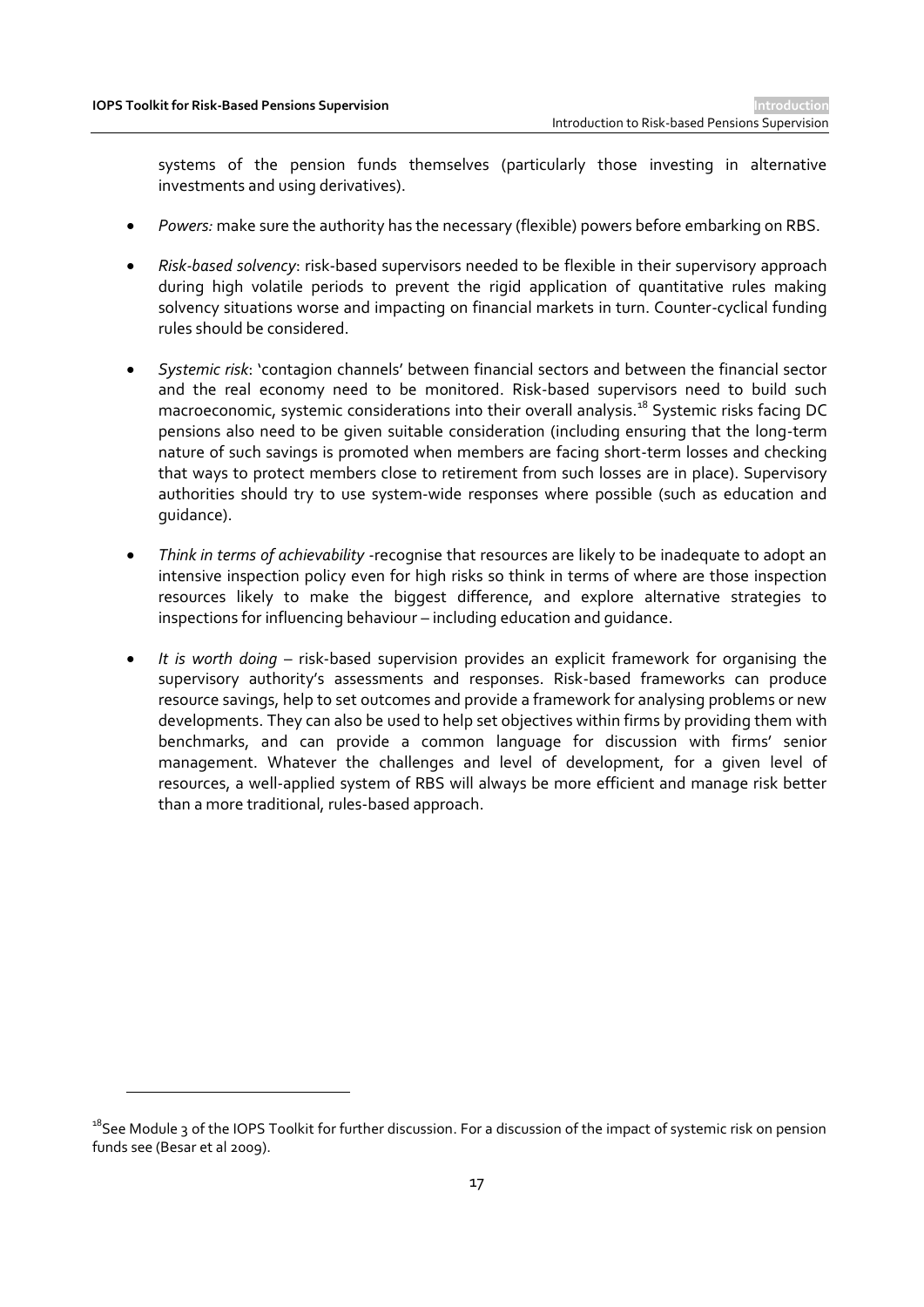#### **Bibliography**

- Besar, D., Booth, P., Chan, K.K., Milne, A.K.L, Pickles, J., (2009), '*Systemic Risk in Financial Services'*, Institute of Actuaries and Faculty of Actuaries, http://www.actuaries.org.uk/\_\_data/assets/pdf\_file/0008/162746/sm20091207.pdf
- Black, J. (2008a), '*Risk-based Regulation: Choices, Practices and Lessons being Learned'* OECD paper
- Black, J., (2008b), '*Forms and Paradoxes of Principles-based Regulation'*, LSE Law, Society and Economy Working Papers 13/2008, http://eprints.lse.ac.uk/23103/1/WPS2008-13.pdf
- Brunner, G., Hinz, R., Rocha, R. (2008), '*Risk-based Supervision of Pension Funds: Emerging Practices and Challenges'*, World Bank http://wwwwds.worldbank.org/external/default/WDSContentServer/IW3P/IB/2008/01/28/000158349\_2008012 8083737/Rendered/PDF/wps4491.pdf
- Hutter, B.M., (2005), '*The Attraction of Risk-based Regulation: Accounting for the Emergence of Risk Ideas* in Regulation', http://www.lse.ac.uk/collections/CARR/pdf/DPs/Disspaper33.pdf
- IAIS (2006), 'A *Core Curriculum for Insurance Supervisors'*
- Impavido, G., Lasagabaster, E., Garcia-Huitron, M., (2009), '*New Policies for Defined Contribution Pensions: Industrial Organisation Models and Investment Products'*, IMF and World Bank,
- Impavido G., Tower, I. (2009), '*How the Financial Crisis Affects Pensions and Insurance and Why the Impact Matters',* IMF Working Paper WP/09/151 http://www.imf.org/external/pubs/ft/wp/2009/wp09151.pdf
- IOPS (2010a), '*Managing and Supervising Risk in DC Pension Systems'*, IOPS Working Paper No. 12
- IOPS (2010b), '*Efficient Information Collection'*, IOPS Working Paper No.13
- IOPS (2009), '*Private Pensions and Policy Responses to the Financial and Economic Crisis'*, Working Paper No. 9 http://www.iopsweb.org/dataoecd/31/0/42618315.pdf
- IOPS (2007), '*[Experience and Challenges in Introducing Risk-based Supervision for Pension Funds](file:///C:/Documents%20and%20Settings/day_S/Local%20Settings/Temporary%20Internet%20Files/Stewart_F/Local%20Settings/Risk-based%20supervision/Toolkit/Introduction/Working%20Paper%20No.4:%20Experience%20and%20Challenges%20in%20Introducing%20Risk-based%20Supervision%20for%20Pension%20Funds)*', Working Paper No.4: http://www.iopsweb.org/dataoecd/59/27/39210380.pdf
- OECD (2007), '*Guidelines for the Protection of Rights of Members and Beneficiaries in Occupational Pension Plans'* http://www.oecd.org/dataoecd/16/33/34018295.pdf
- OECD/ ISSA/IOPS (2008), '*Complementary and Private Pensions throughout the World 2008'*, http://wwwssw.issa.int/sswen/lpext.dll?f=templates&fn=main-h.htm&2.0
- OECD (2005), '*Private Pensions OECD Classification and Glossary'* http://www.oecd.org/dataoecd/0/49/38356329.pdf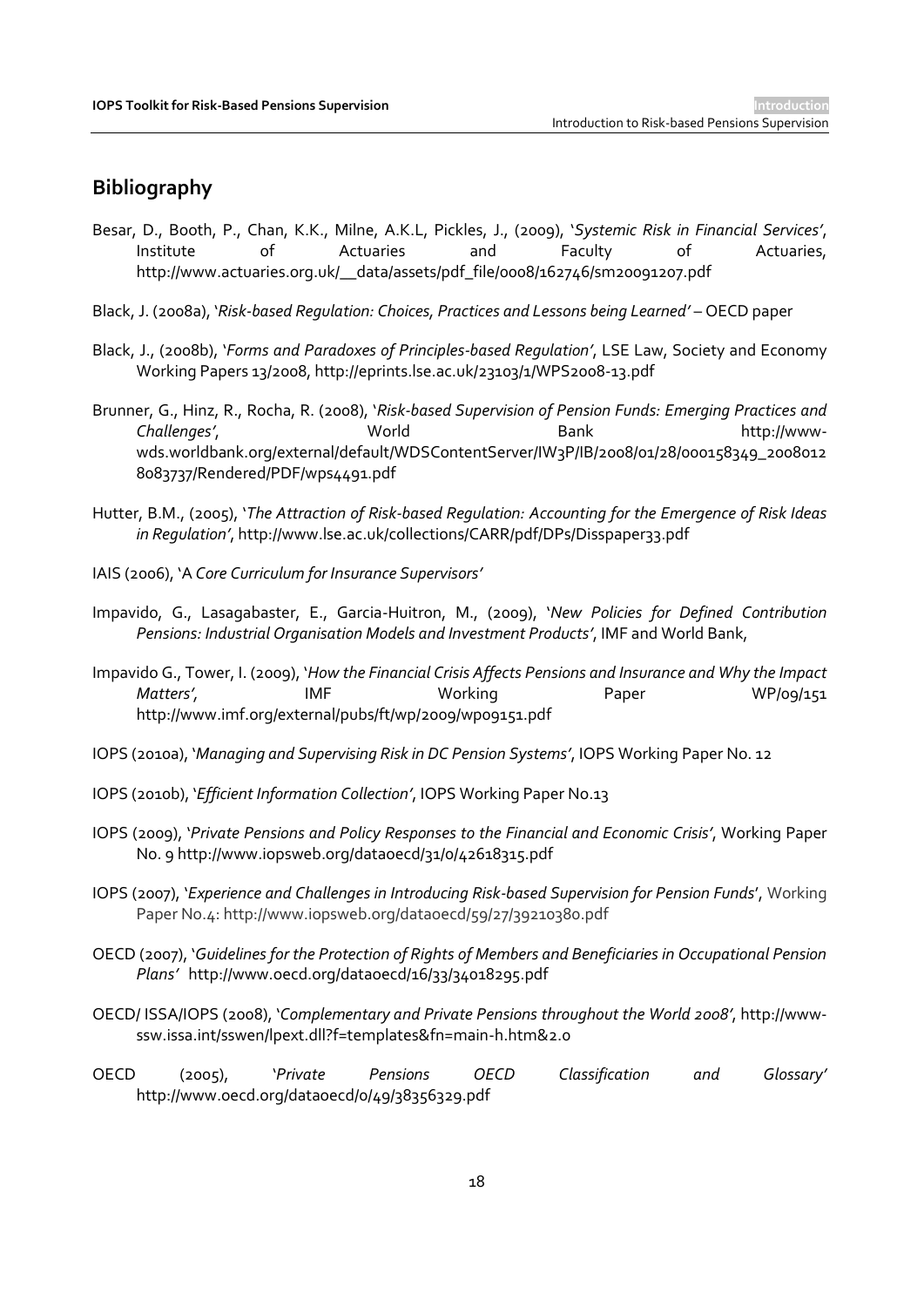- Rocha, R., Gutierrez, J., Hinz, R. (1999), '*Improving the Regulation and Supervision of Pension Funds: Are there lessons from the Banking Sector*?', World Bank http://www.worldbank.org/html/dec/chiefecon/conferen/papers/bankpen.pdf
- Sheng, A., (2008), '*The Command of Financial Regulation'*, prepared for inclusion in D. Mayes, M. Taylor, and R. Pringle, eds. (2008), Central Banking: New Frontiers in Regulation and Official Oversight of the Financial System, (forthcoming)
- Smith, H., (2007), '*Principles based Regulation in Principle and Practice'* <http://www.herbertsmith.com/NR/rdonlyres/1EA2E1A0-B64C-4F20-8719> 7DA072C0AE28/3731/5924PBRBrochureD3.pdf
- World Bank (2009), *'The Financial Crisis and Mandatory Pension Systems in Developing Countries',* http://siteresources.worldbank.org/INTPENSIONS/Resources/395443-1121194657824/PRPNote-Financial\_Crisis\_12-10-2008.pdf